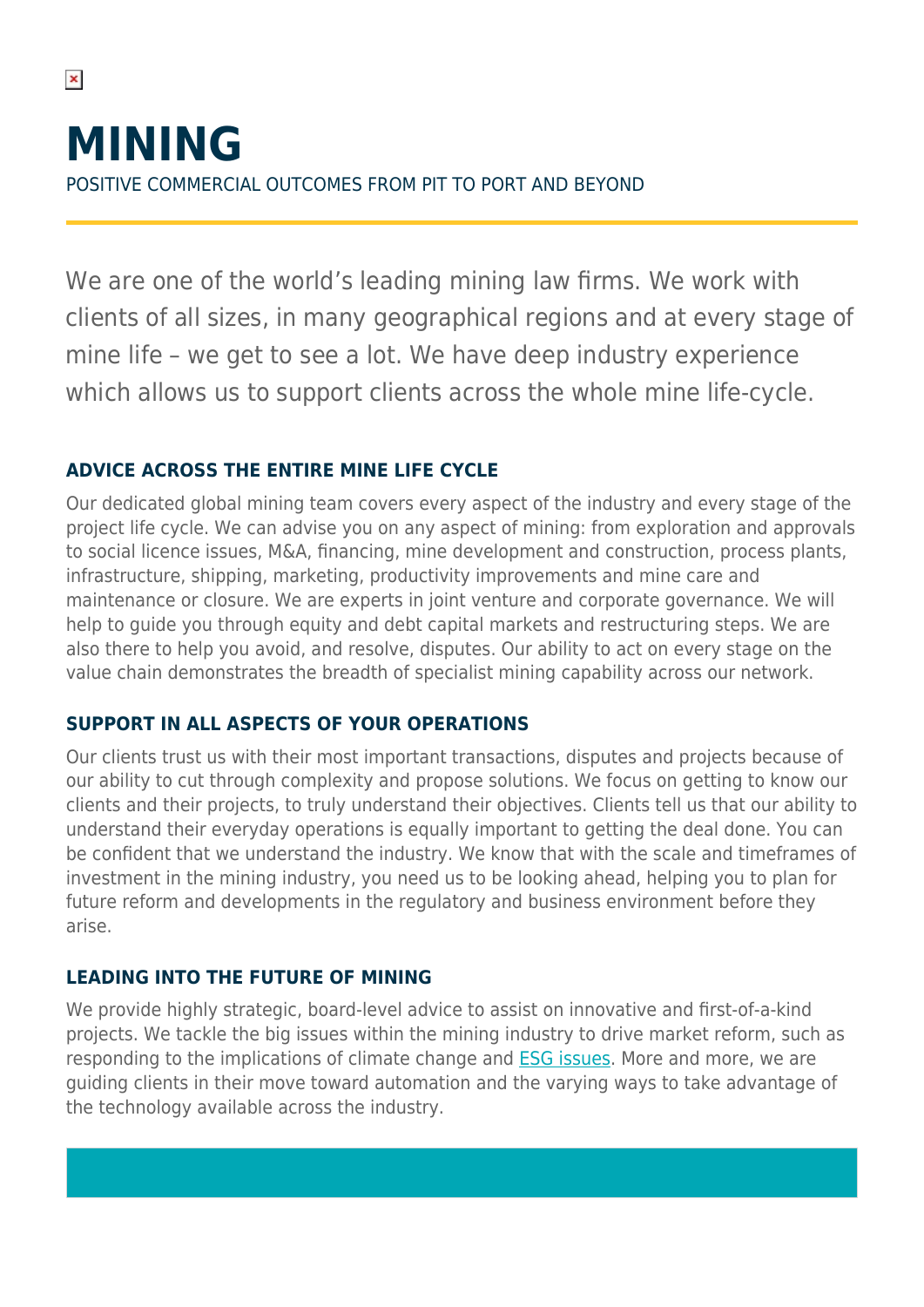# **RECENT EXPERIENCE**

#### **WEST AFRICAN RESOURCES LIMITED**

Advised in respect of the USD200m project financing (WAF being the Borrower) and the project development of the Sanbrado Gold Project in Burkina Faso, including development of a BOOST model fuel facility, underground and open pit mining services, EPC power plant construction, gold refining and relevant supply contracts (WAF being the Principal).

#### **HARMONY GOLD MINING COMPANY LIMITED**

Advising Harmony on its acquisition of AngloGold Ashanti's Mponeng Mine (currently the world's deepest mine at 3.84km) and its Mine Waste Solutions business in South Africa for circa US\$300 million. Our role involved a due diligence of the target assets and acting as strategic advisors to Harmony throughout the deal, including assistance in all of the negotiations relating to the transaction.

### **BARRICK GOLD CORPORATION**

Advised on the sale of its 50% interest in Kalgoorlie Consolidated Gold Mines (KCGM) to Saracen Mineral Holdings Limited.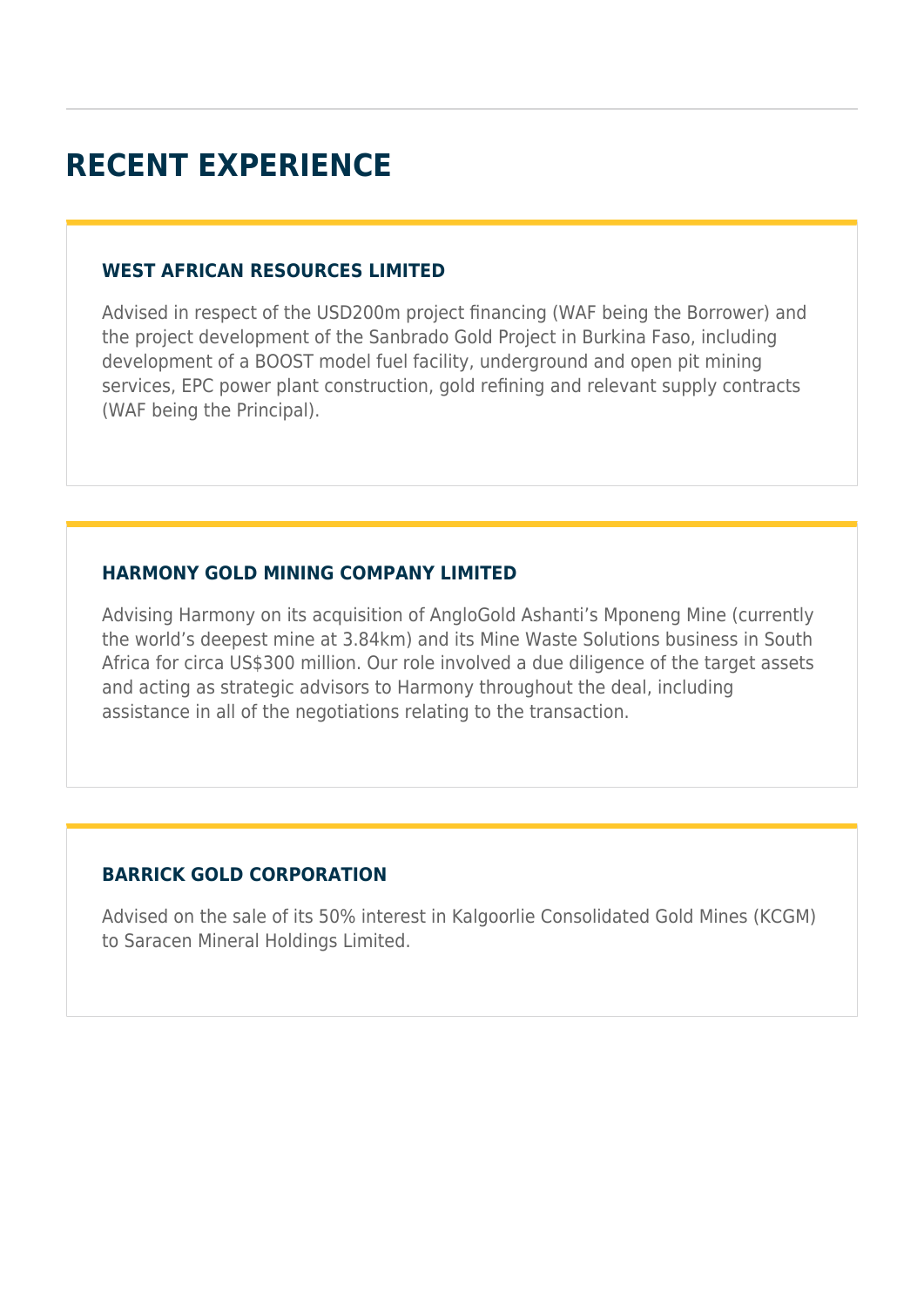#### **ILUKA RESOURCES LTD**

Advised on the demerger of Iluka's Mining Area C royalty business to create a separate ASX listed Australian royalty company.

### **ROY HILL GROUP**

Advised on the refinancing of its existing project finance facility for the Roy Hill iron ore project, located in Western Australia's Pilbara region.

#### **ANGLO AMERICAN PLC**

Advised in connection with its global review of tailings dam regulation, including response to the request for disclosure received from an initiative group of investors led by the Church of England and the Pensions Board and the Swedish Council of Ethics of the AP Funds.

# **AWARDS AND RECOGNITION**

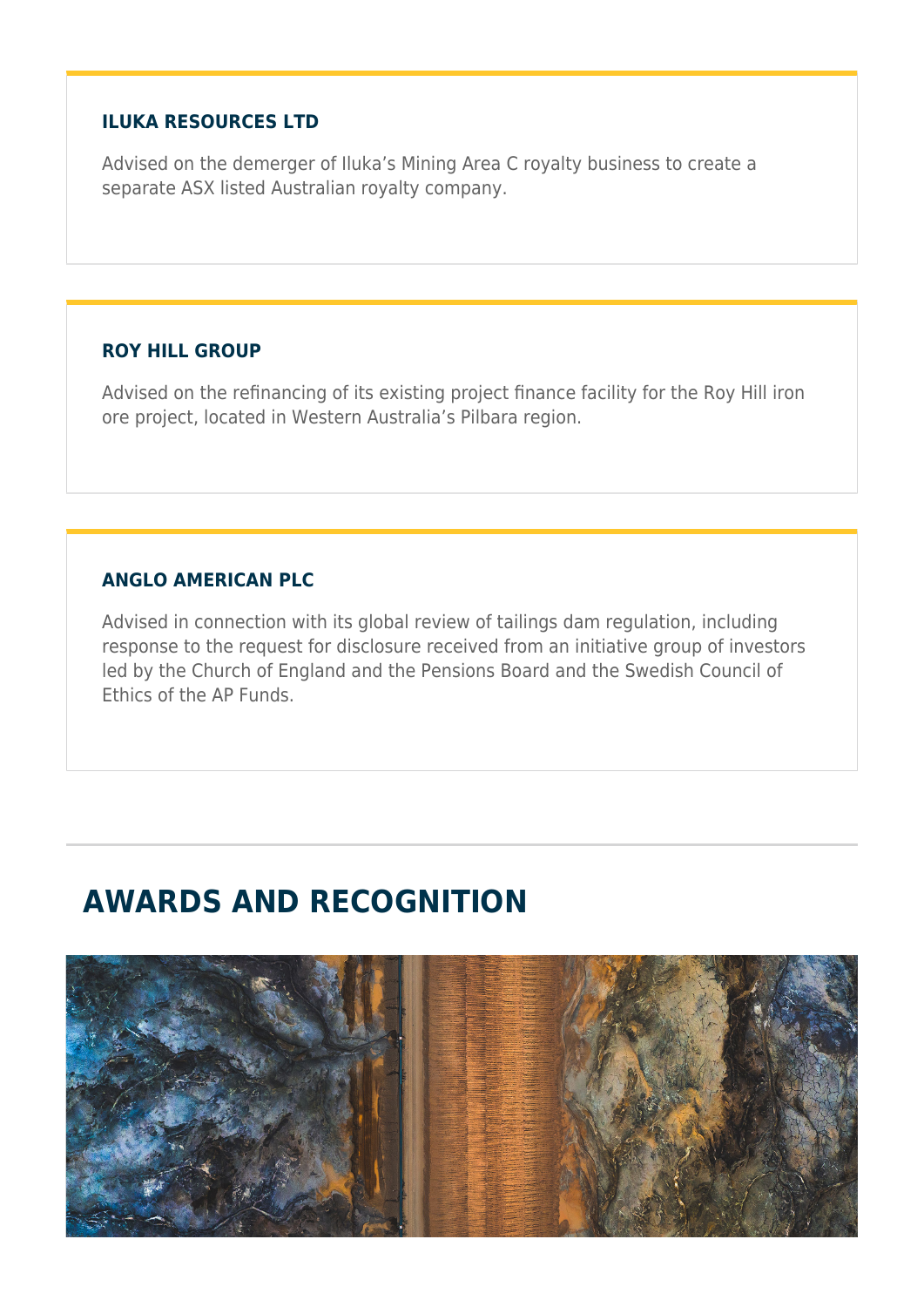

## LAWYERS WEEKLY AUSTRALIAN LAW AWARDS 2020



# CLIENT CHOICE AWARDS 2021

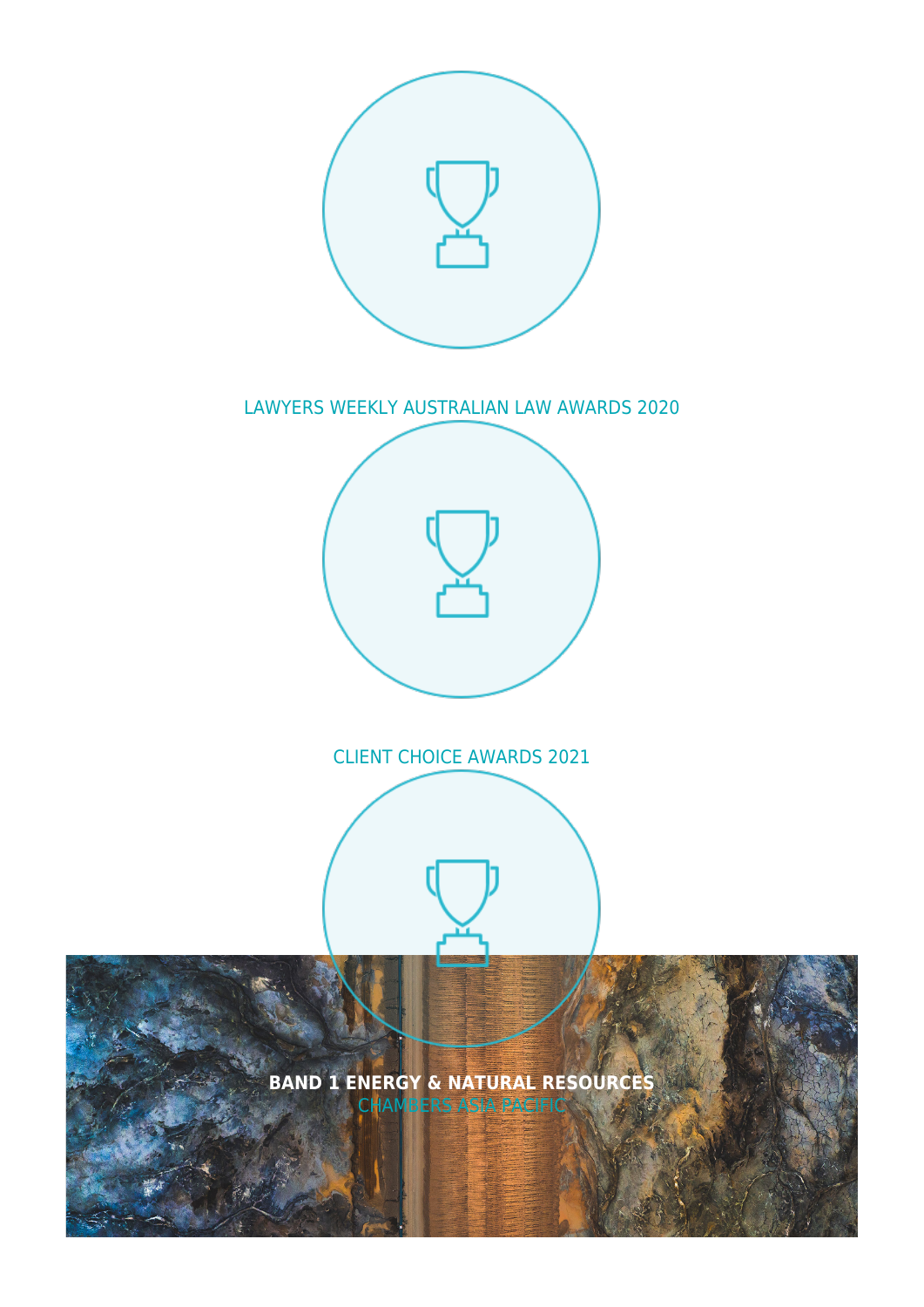

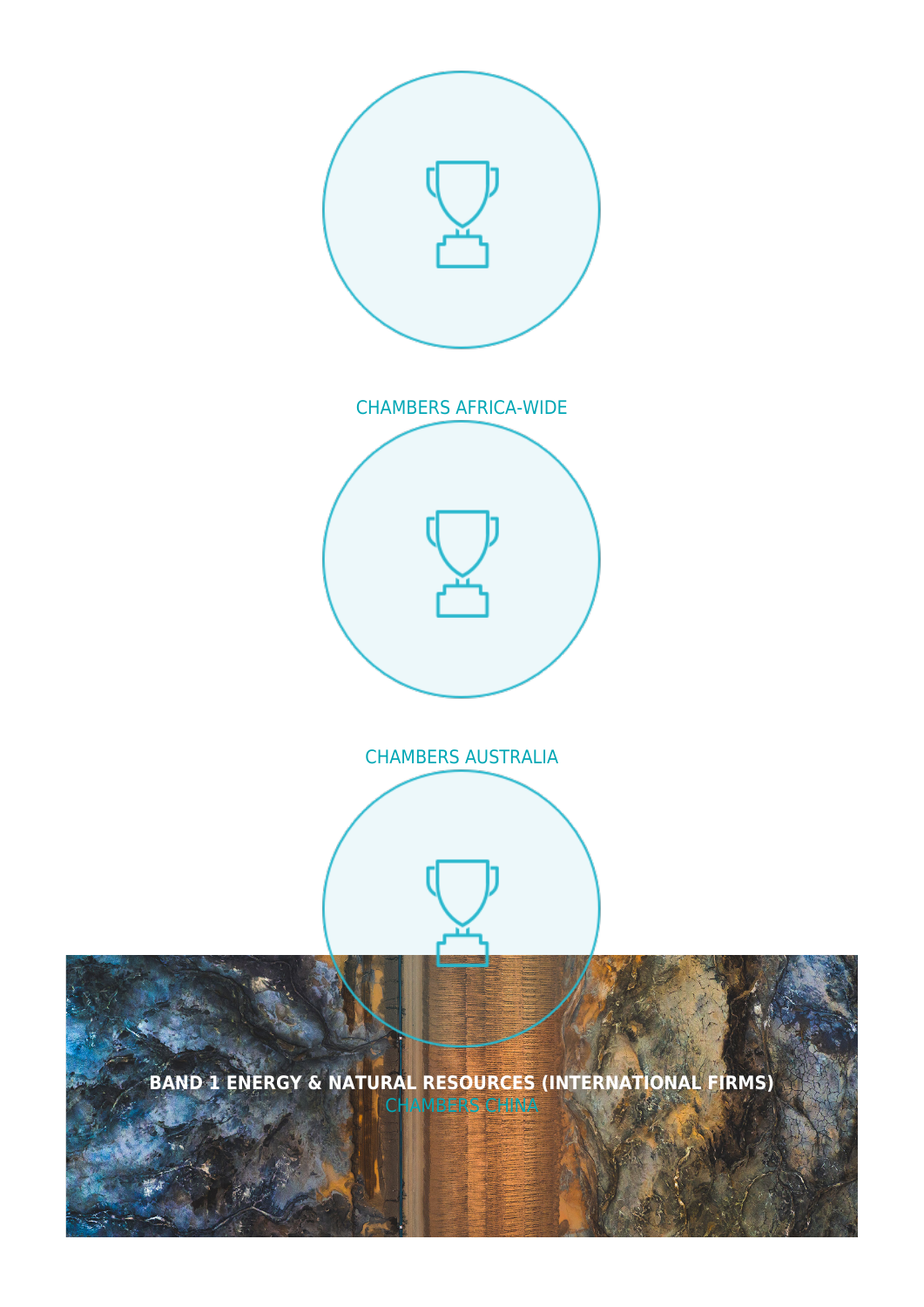

## LEGAL500 UNITED KINGDOM